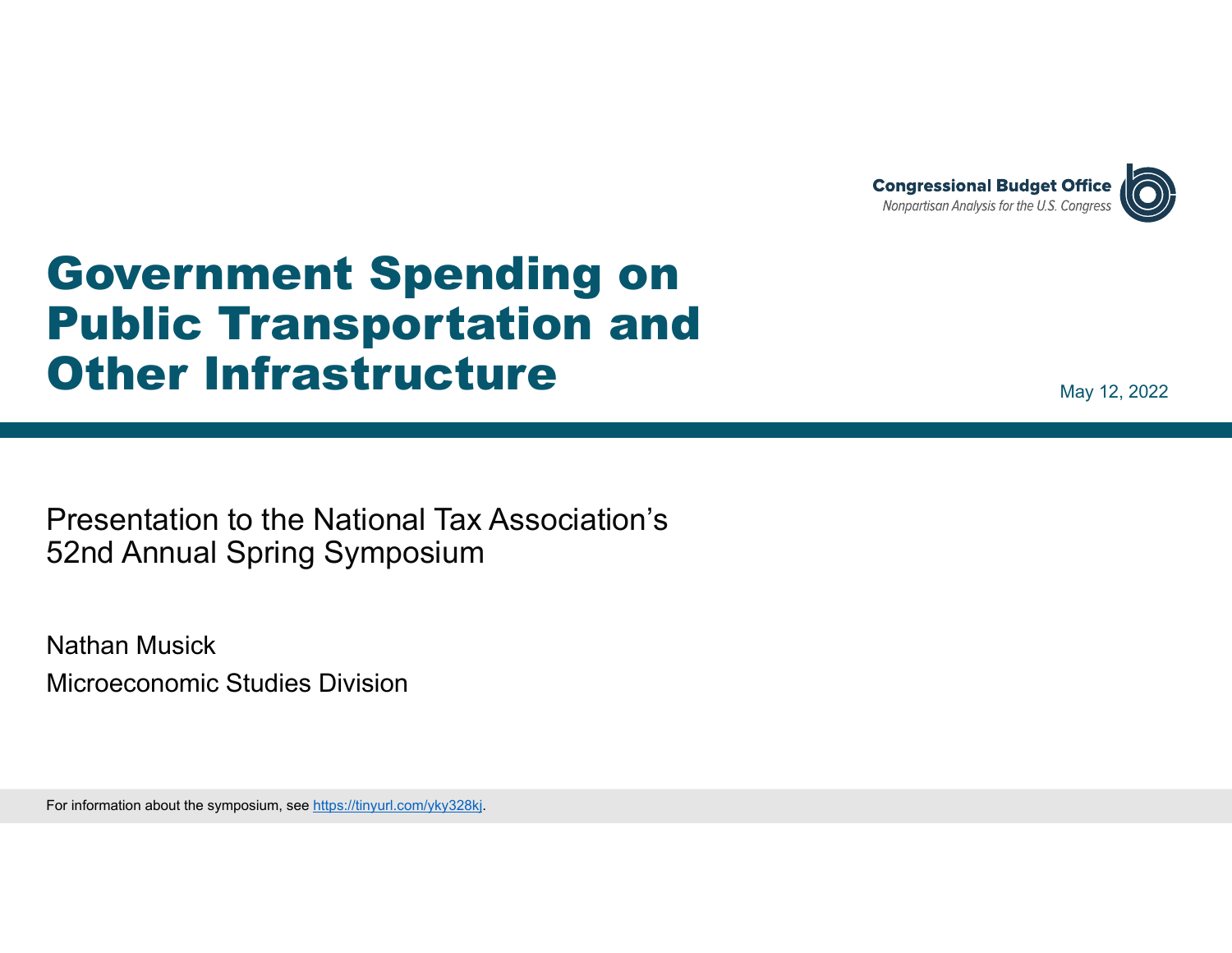## Public Spending on Infrastructure

O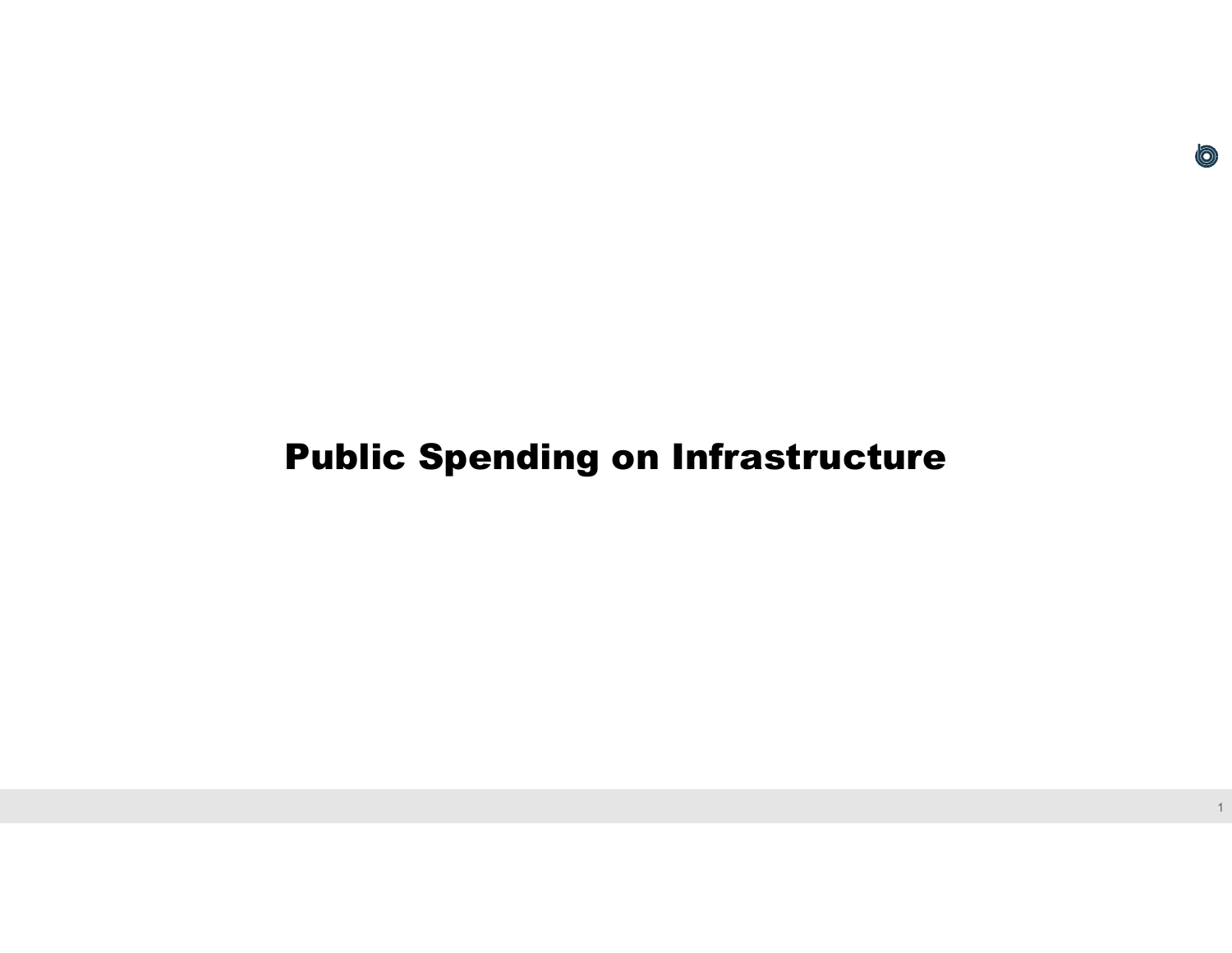#### Public Spending on Transportation and Water Infrastructure, by Level of Government, 2017



Amounts are in 2017 dollars.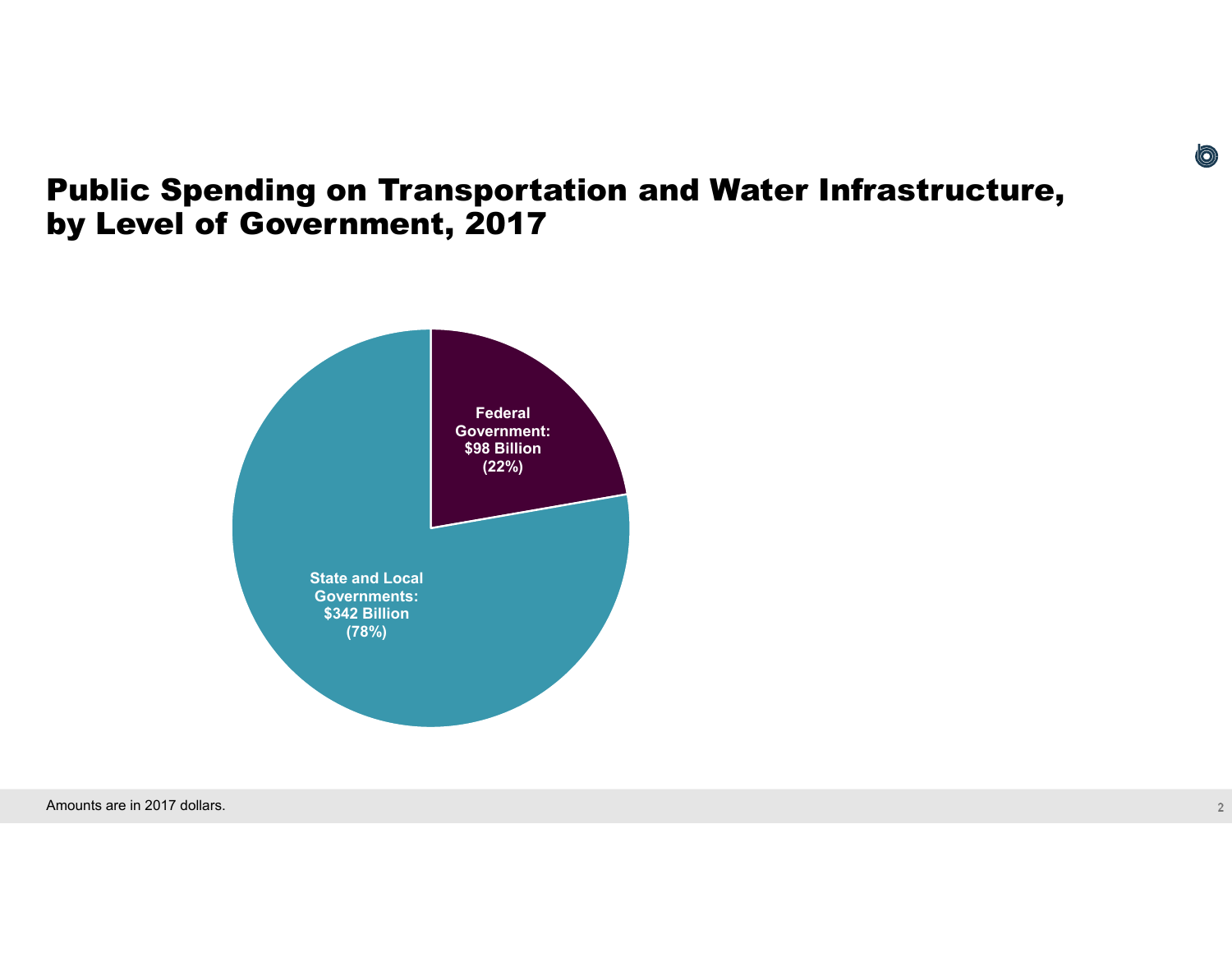#### Public Spending on Transportation and Water Infrastructure, by Level of Government, 1956 to 2017

Billions of 2017 Dollars



Dollar amounts are adjusted to remove the effects of inflation using price indexes for government spending that measure the prices of materials and other inputs used to build, operate, and maintain transportation and water infrastructure.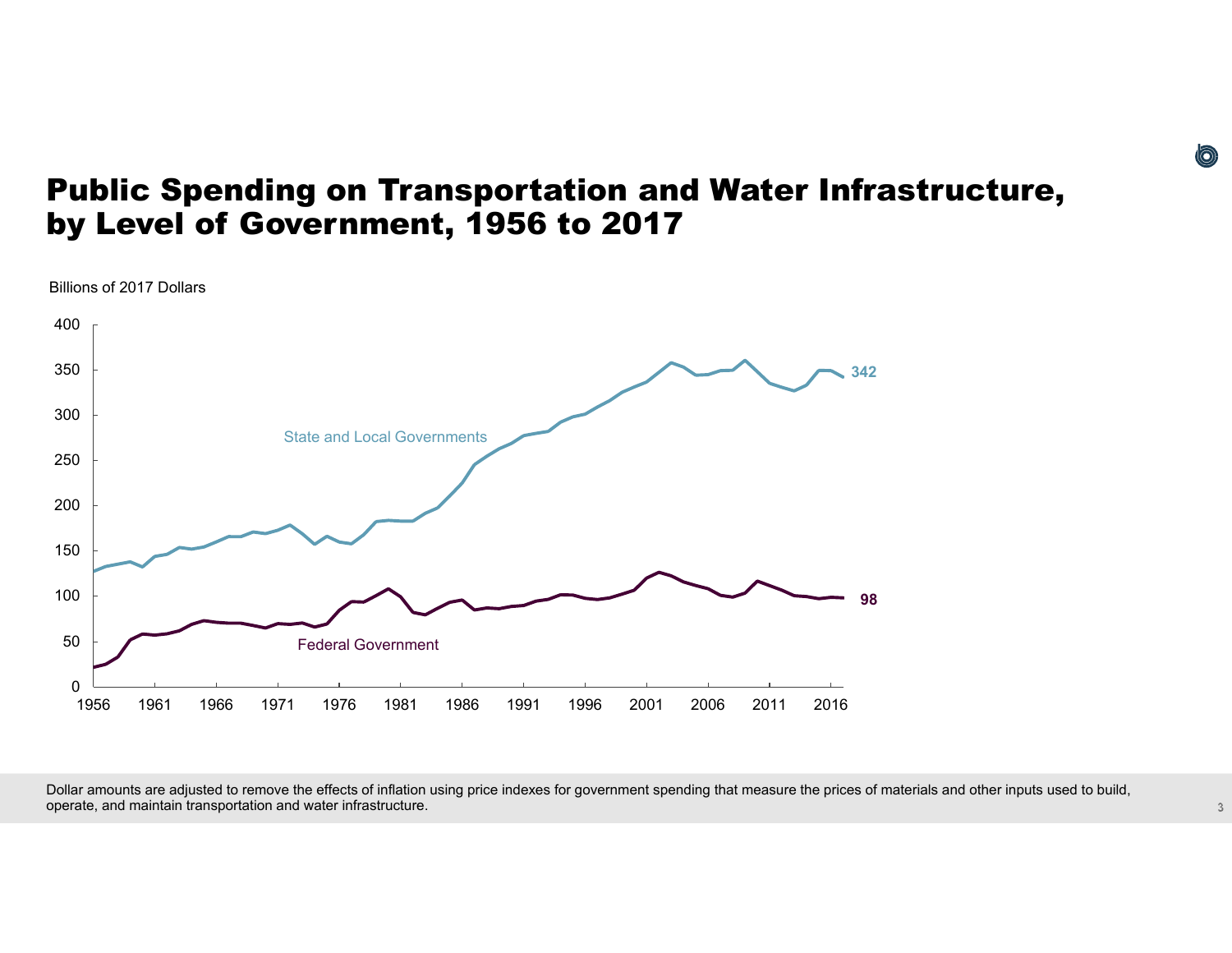#### Public Spending for Capital and for the Operation and Maintenance of Transportation and Water Infrastructure, by Type of Infrastructure, 2017



a. Includes water supply and wastewater treatment facilities.

b. Includes water containment systems (dams, levees, reservoirs, and watersheds) and sources of freshwater (lakes and rivers).

O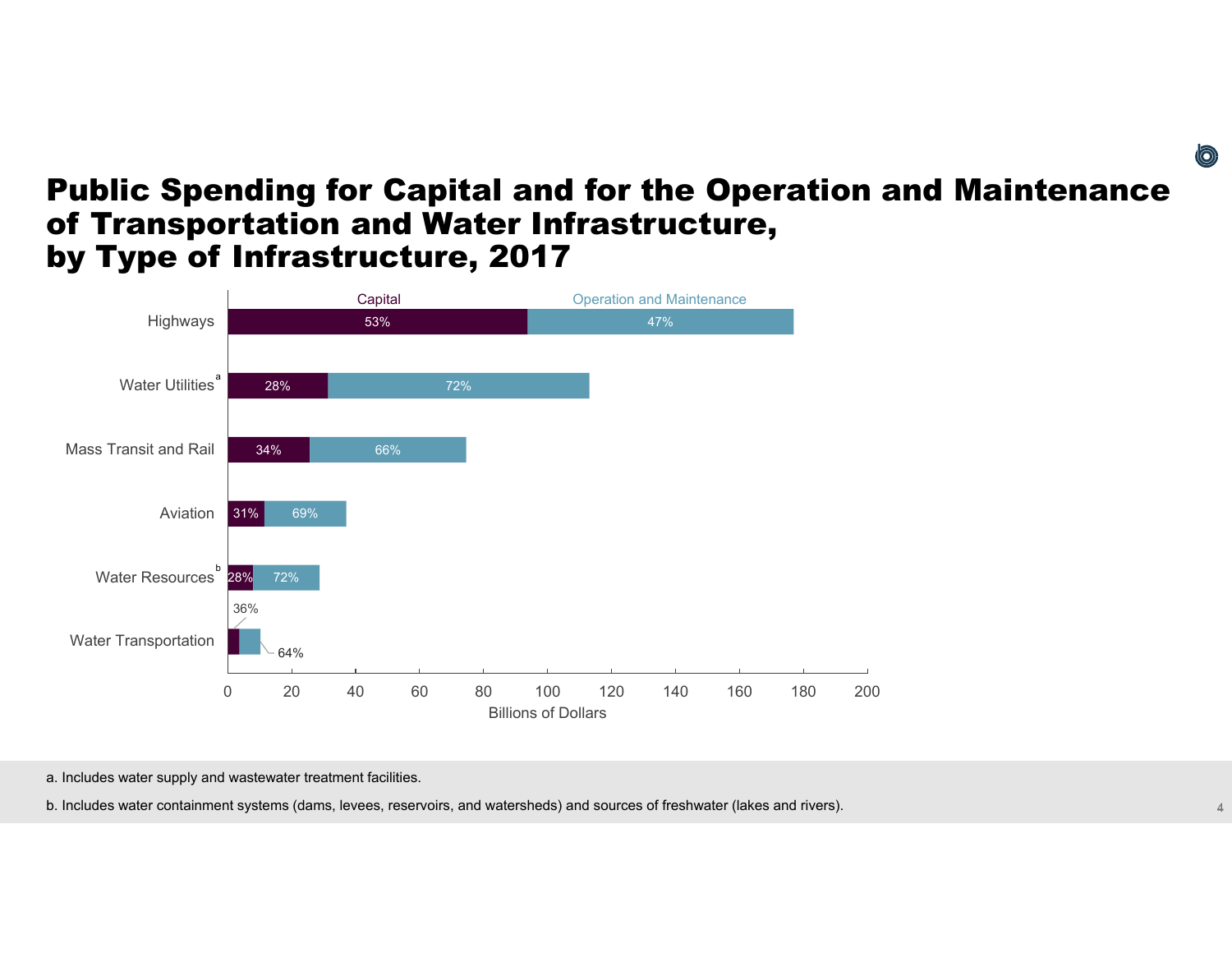#### Shares of Public Spending for Capital and for the Operation and Maintenance of Transportation and Water Infrastructure, by Level of Government, 2017

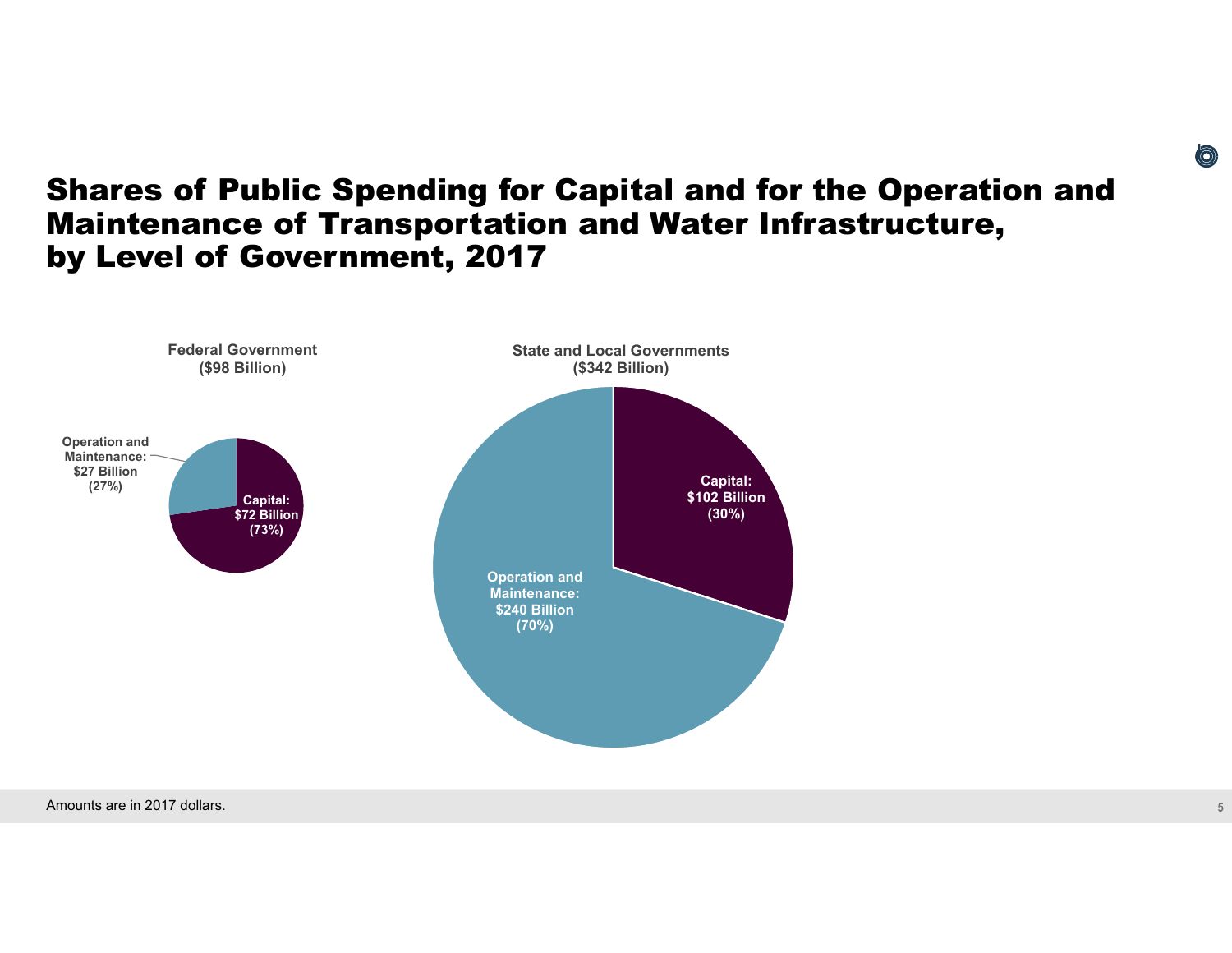## Financing Subsidies for Infrastructure Investment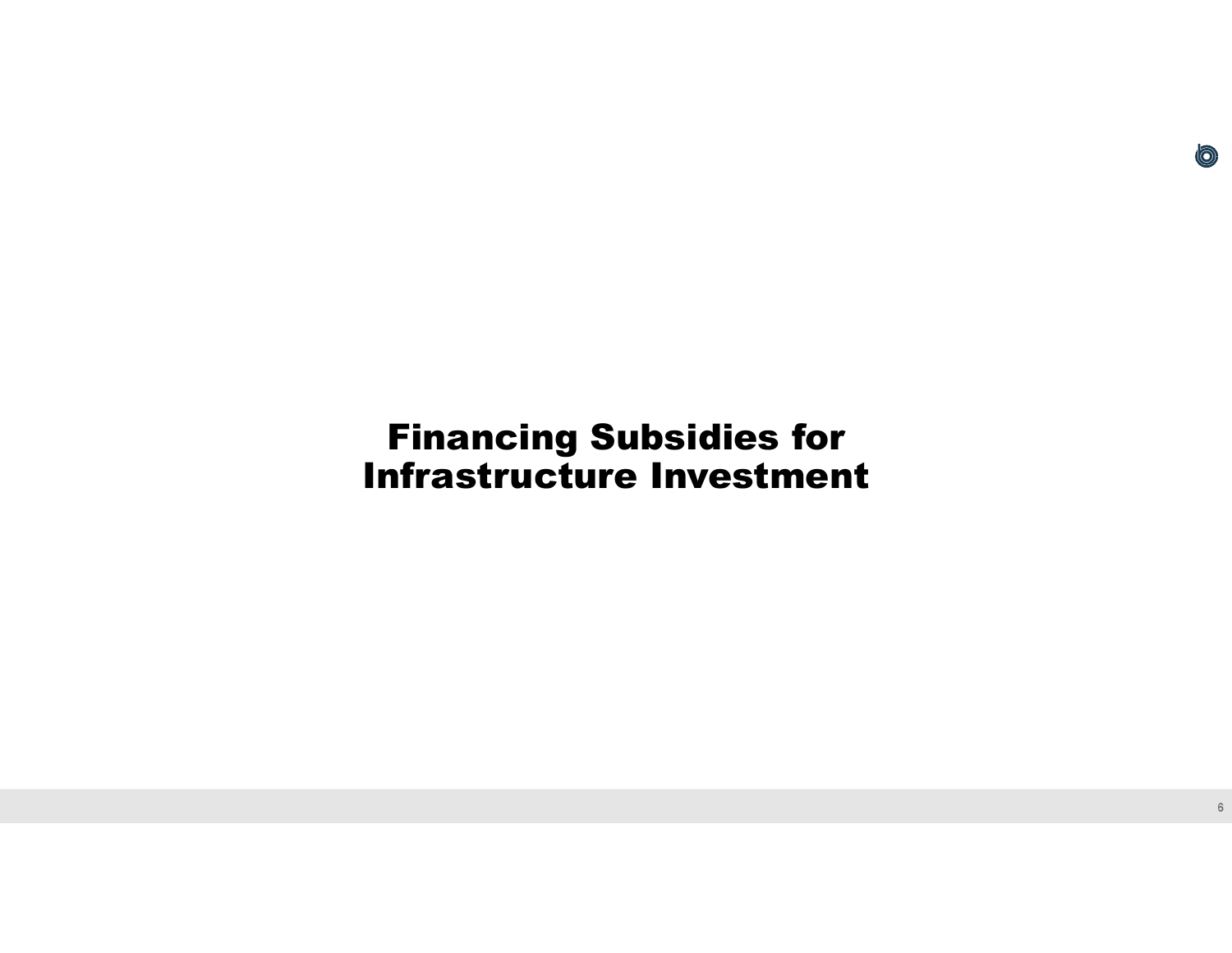### Average Annual Amount of Federally Supported Financing of Infrastructure, by Subsidy Mechanism, 2007 to 2016

#### **Billions of 2017 Dollars**

|                                                             | <b>Highways</b>                      |         | <b>Mass Transit</b>                          |      | <b>Aviation</b>                              |      | <b>Water Utilities</b>               |         | <b>Total</b>                         |         |
|-------------------------------------------------------------|--------------------------------------|---------|----------------------------------------------|------|----------------------------------------------|------|--------------------------------------|---------|--------------------------------------|---------|
|                                                             | <b>Amount of</b><br><b>Financing</b> | Percent | <b>Amount of</b><br><b>Financing Percent</b> |      | <b>Amount of</b><br><b>Financing Percent</b> |      | <b>Amount of</b><br><b>Financing</b> | Percent | <b>Amount of</b><br><b>Financing</b> | Percent |
| Tax-Exempt Bonds                                            | 14.0                                 | 73      | 8.8                                          | 77   | 6.1                                          | 96   | 14.5                                 | 53      | 43.5                                 | 68      |
| <b>Tax Credit Bonds</b>                                     | 3.5                                  | 18      | 1.8                                          | 16   | 0.3                                          | 4    | 2.6                                  | 10      | 8.2                                  | 13      |
| State Revolving<br>Funds and<br><b>Infrastructure Banks</b> | 0.2                                  |         | $*$                                          | $**$ | n.a.                                         | n.a. | 8.8                                  | 32      | 9.0                                  | 14      |
| <b>Direct Federal</b><br><b>Credit Programs</b>             | 1.5                                  | 8       | 0.8                                          |      | n.a.                                         | n.a. | 1.3                                  | 5       | 3.7                                  | 6       |
| <b>Total</b>                                                | 19.2                                 | 100     | 11.5                                         | 100  | 6.4                                          | 100  | 27.3                                 | 100     | 64.4                                 | 100     |

n.a. = not applicable (no such programs exist); \* = between zero and \$50 million; \*\* = between zero and 0.5 percent. **<sup>7</sup>**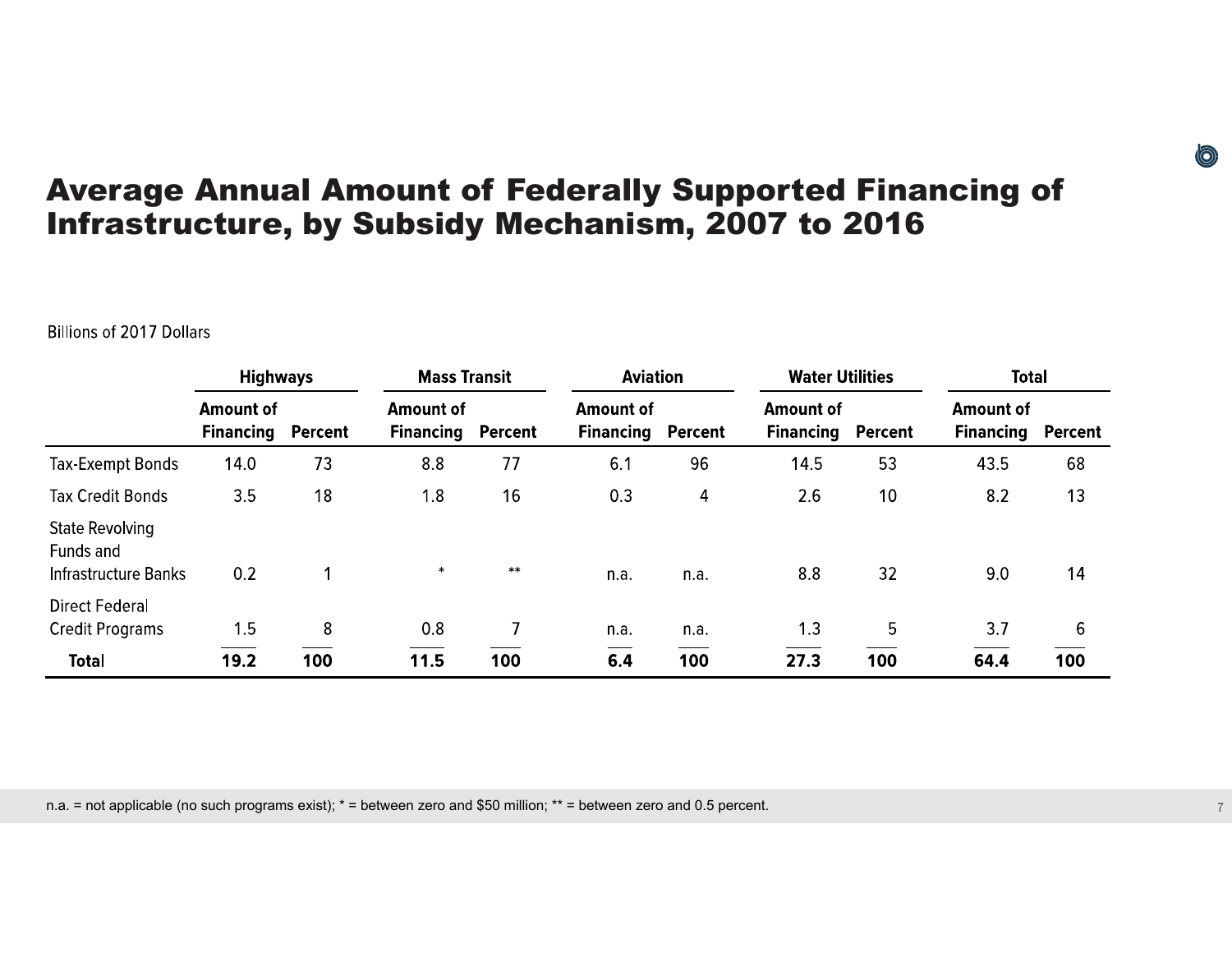#### Estimated Federal Cost of Financing Subsidies

The following costs are in present-value terms and can vary on the basis of a number of factors, including the interest rates prevailing when the financing is offered, the length of the repayment period, and the creditworthiness of borrowers.

- **Tax-exempt bonds:** 26 cents per dollar financed.
- **Tax credit bonds:** 19 cents per dollar financed.
- **State bank loans:** 23 cents to 43 cents per dollar financed, depending on the source of funds.
- **Federal credit programs:** 7 cents to 33 cents per dollar financed, depending on how the credit risk is measured.

(O)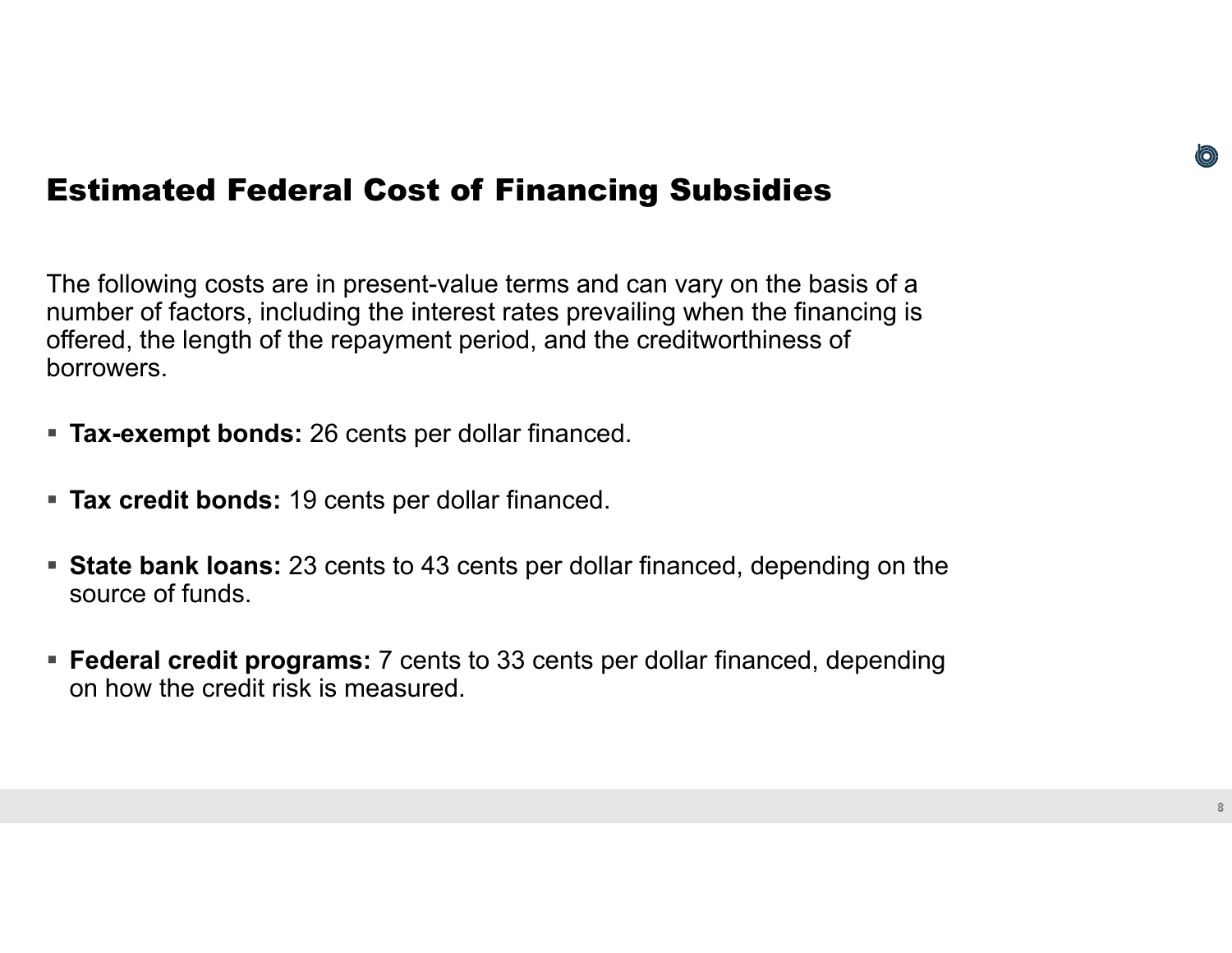## Federal Support for Public Transportation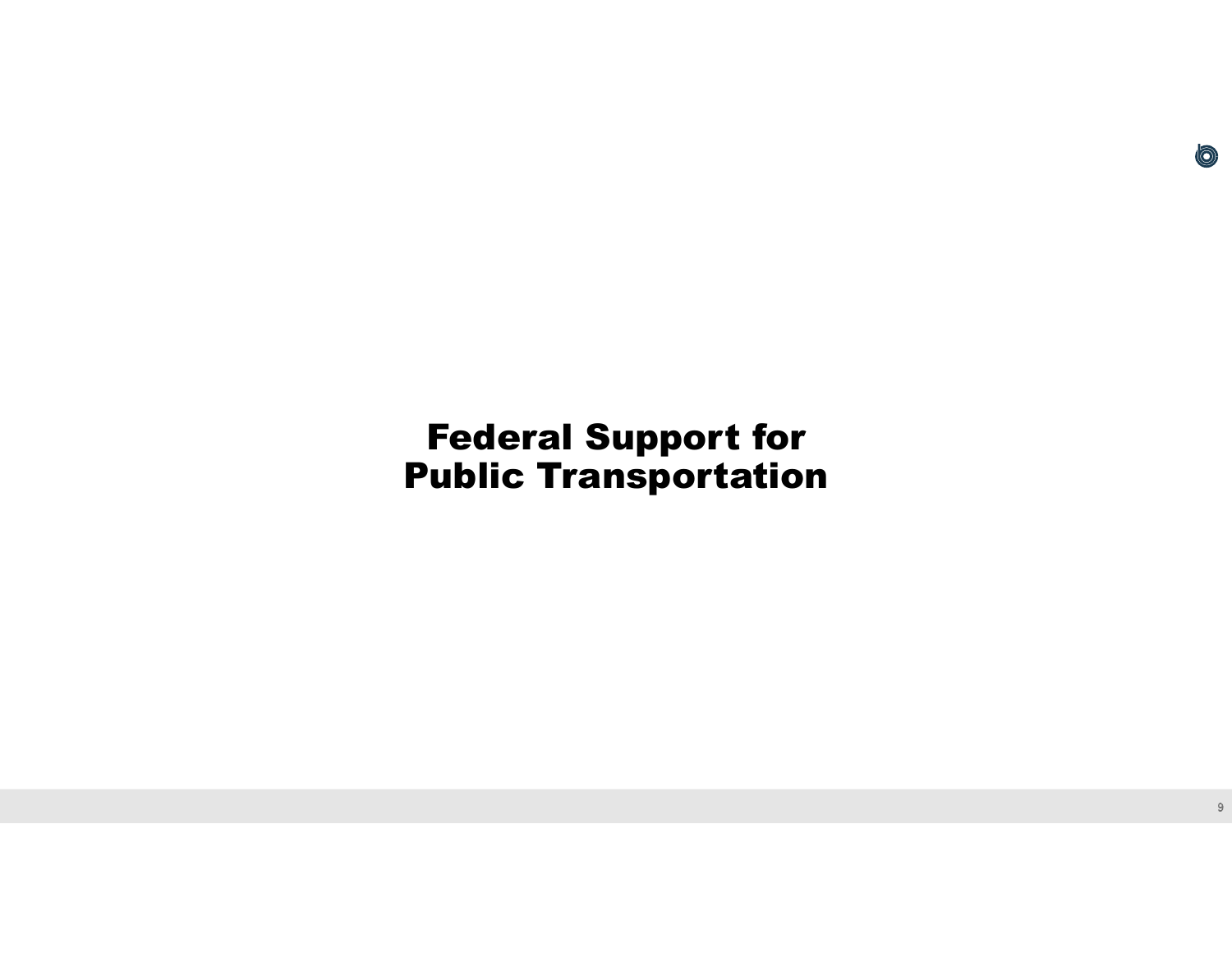#### Federal Transit Spending Before the Coronavirus Pandemic

In 2019, the federal government spent \$13 billion on public transportation, accounting for about one-sixth of total funding for that purpose.

Over roughly the past three decades, annual federal spending for public transportation (after being adjusted for inflation) has averaged about \$14 billion.

On average, just over two-thirds of federal outlays for public transportation have gone to capital spending, and the rest have gone to operation and maintenance.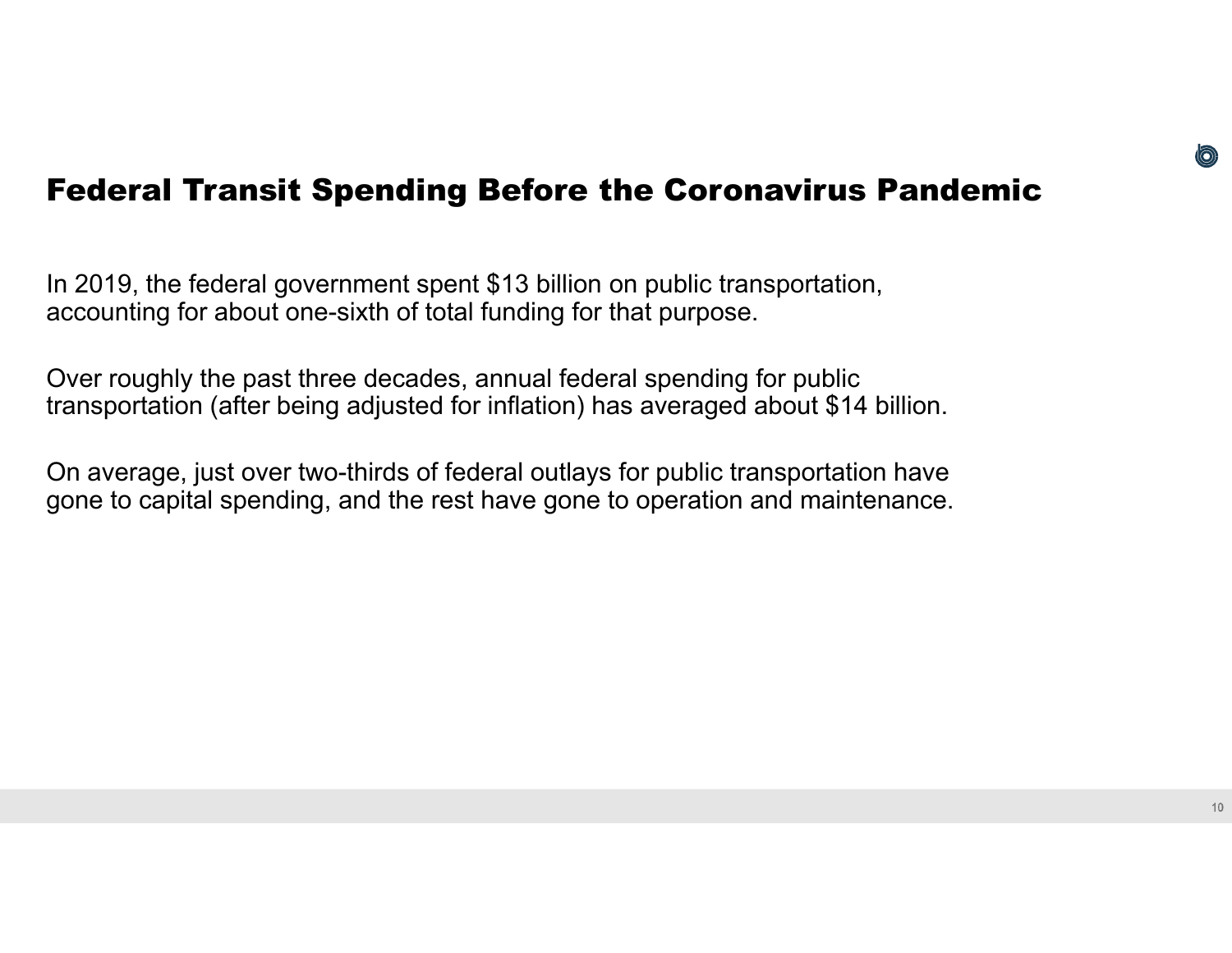### The Impact of the Pandemic on Transit Agencies' Finances





**11**

O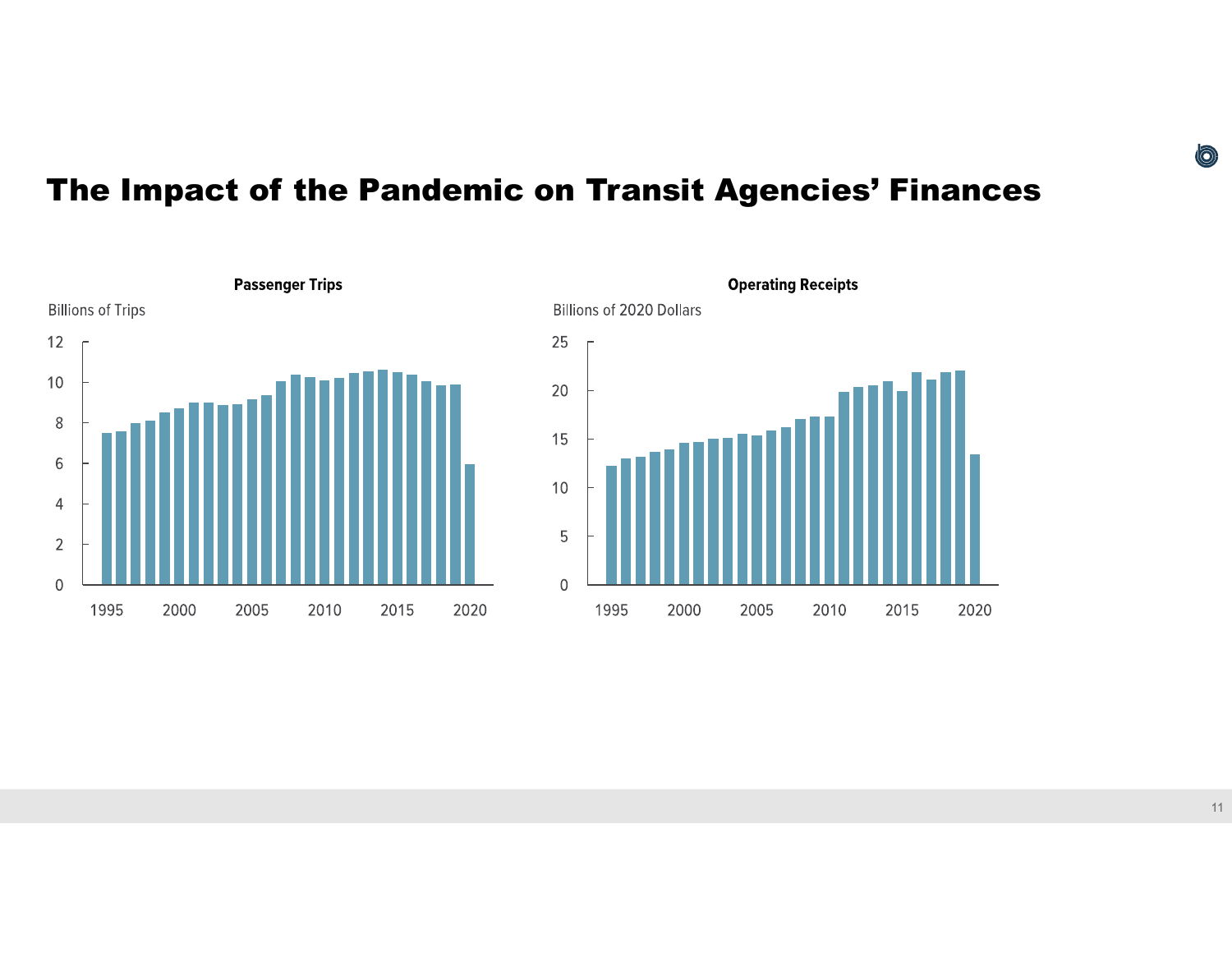#### Supplemental Funding for Public Transportation

Public transportation has received nearly \$70 billion in supplemental federal funding since March 2020.

- **Coronavirus Aid, Relief, and Economic Security (CARES) Act:** \$25 billion
- **Consolidated Appropriations Act, 2021:** \$14 billion
- **American Rescue Plan Act of 2021:** Almost \$31 billion

By the end of fiscal year 2021, approximately \$25 billion had been spent.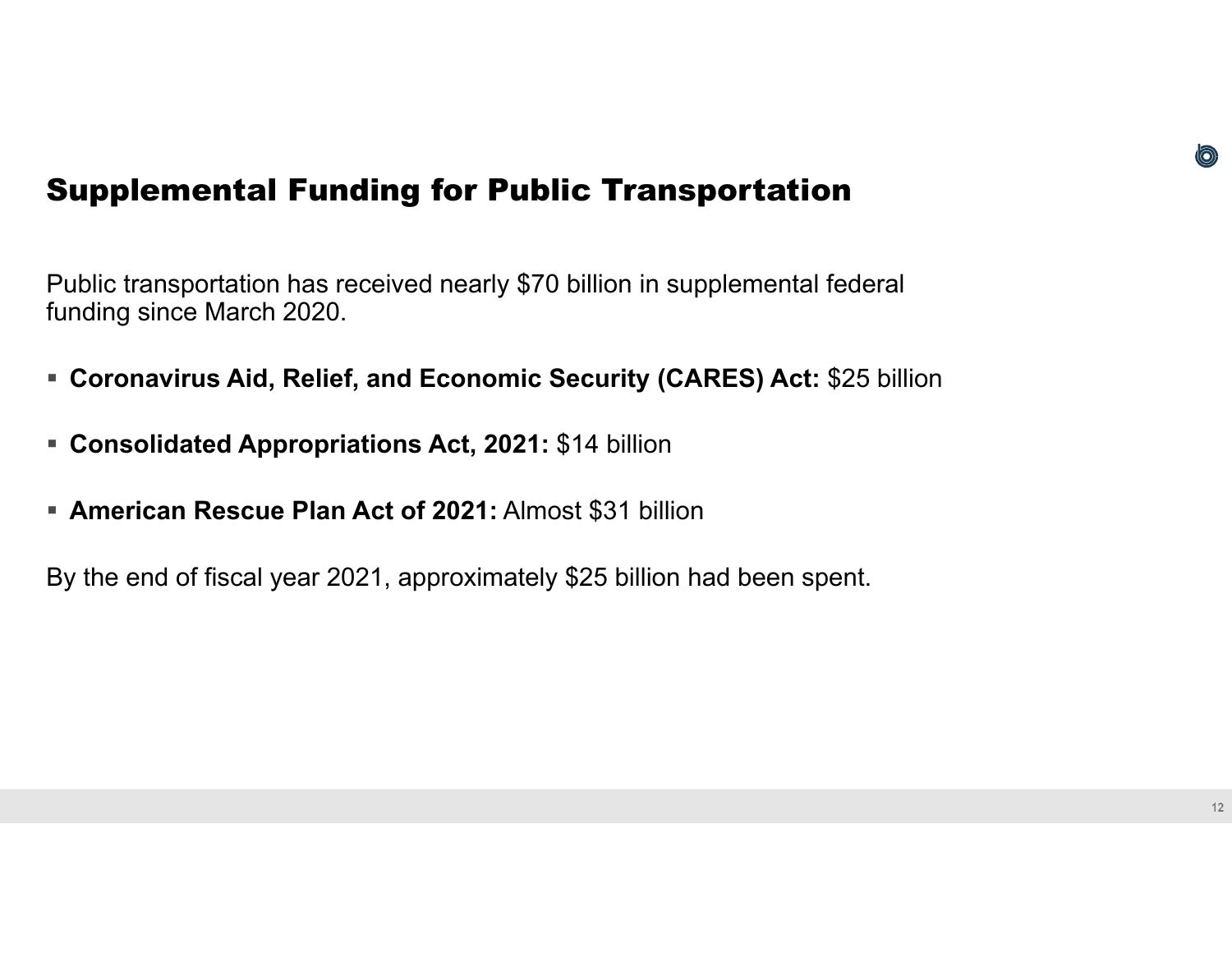## Reauthorization of Federal Transit Programs for the 2022–2026 Period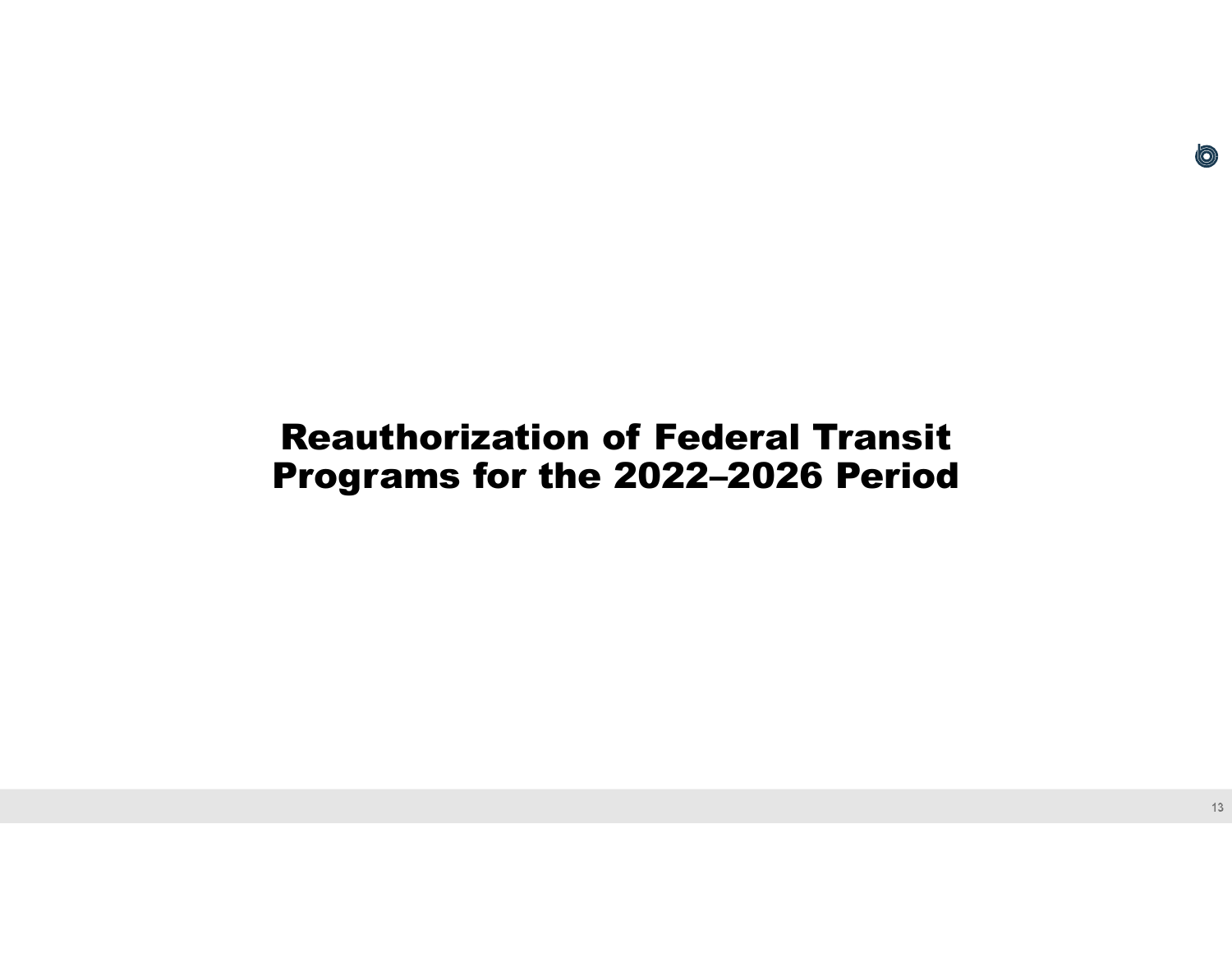#### Average Annual Federal Funding for Public Transportation Programs, 2016 to 2026

|                                                                                      | 2016 to 2021<br>(Billions of<br>dollars) | 2022 to 2026<br>(Billions of<br>dollars) | <b>Percentage</b><br><b>Change</b> |
|--------------------------------------------------------------------------------------|------------------------------------------|------------------------------------------|------------------------------------|
| Programs That Receive Annual Funding From the Highway Trust Fund                     |                                          |                                          |                                    |
| Urbanized Area Formula Funding                                                       | 4.8                                      | 6.7                                      | 40                                 |
| State of Good Repair Formula Program                                                 | 2.6                                      | 3.7                                      | 42                                 |
| <b>Grants for Buses and Bus Facilities Program</b>                                   | 0.8                                      | 1.1                                      | 38                                 |
| <b>Formula Grants for Rural Areas</b>                                                | 0.7                                      | 0.9                                      | 29                                 |
| Growing States\High-Density States Program                                           | 0.6                                      | 0.8                                      | 33                                 |
| Enhanced Mobility of Seniors and Individuals With Disabilities                       | 0.3                                      | 0.4                                      | 33                                 |
| Other programs                                                                       | 0.2                                      | 0.4                                      | 100                                |
| Subtotal, Highway Trust Fund                                                         | 10.0                                     | 14.0                                     | 40                                 |
| Programs That Are Funded From the Treasury's General Fund                            |                                          |                                          |                                    |
| Programs that received annual funding from the FAST Act and IIJA                     |                                          |                                          |                                    |
| <b>Capital Investment Grants</b>                                                     | 2.3                                      | 1.6                                      | $-30$                              |
| Other programs                                                                       | 0.7                                      | 0.6                                      | $-14$                              |
| Programs that received funding from IIJA                                             |                                          |                                          |                                    |
| Grants for Buses and Bus Facilities Program (Low- or No-Emission<br>Vehicle Program) | n.a.                                     | 1.1                                      | n.a.                               |
| State of Good Repair Formula Program                                                 | n.a.                                     | 1.0                                      | n.a.                               |
| Enhanced Mobility of Seniors and Individuals With Disabilities                       | n.a.                                     | 0.1                                      | n.a.                               |
| Subtotal, general fund                                                               | 3.0                                      | 4.4                                      | 47                                 |
| <b>Total Funding</b>                                                                 | 13.0                                     | 18.4                                     | 42                                 |

FAST Act = Fixing America's Surface Transportation Act; IIJA = Infrastructure Investment and Jobs Act; n.a. = not applicable. **<sup>14</sup>**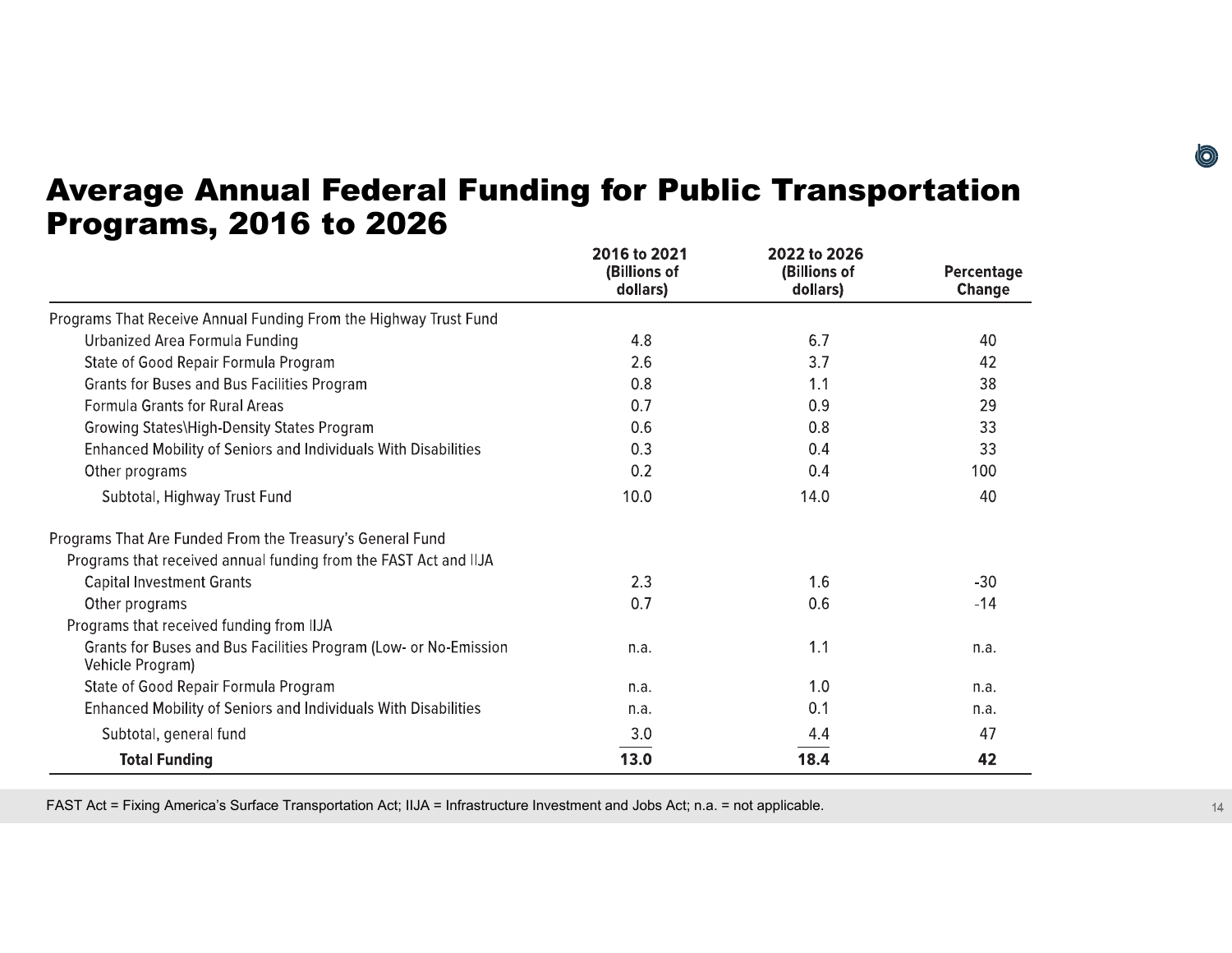#### Other Work From CBO About Federal Support for Infrastructure

*Federal Financial Support for Public Transportation* (March 2022), www.cbo.gov/publication/57636.

*Reauthorizing Federal Highway Programs: Issues and Options* (May 2020), www.cbo.gov/publication/56346.

*Public-Private Partnerships for Transportation and Water Infrastructure*  (January 2020), www.cbo.gov/publication/56003.

*Federal Investment, 1962 to 2018* (June 2019), www.cbo.gov/publication/55375.

*Federal Support for Financing State and Local Transportation and Water Infrastructure* (October 2018), www.cbo.gov/publication/54549.

*Public Spending on Transportation and Water Infrastructure, 1956 to 2017*  (October 2018), www.cbo.gov/publication/54539.